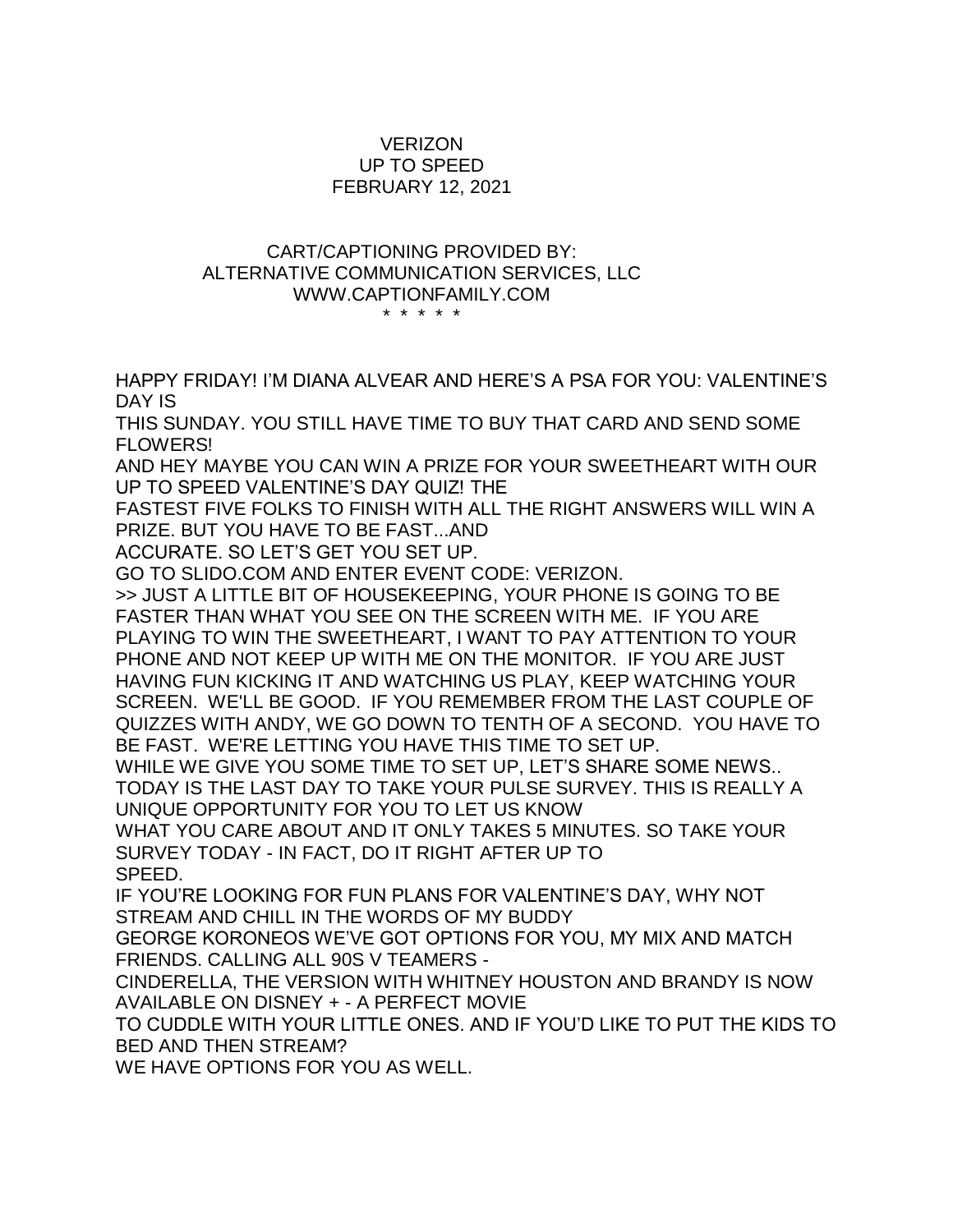CHECK OUT THE UNITED STATES VERSUS BILLIE HOLIDAY. IT'S OUT LATER THIS MONTH, ON FEBRUARY 26 ON HULU, AND IT

FEATURES THE TALENTED ANDRA DAY IN THE TITLE ROLE. DON'T HAVE MIX AND MATCH? I JUST GAVE TWO GREAT REASONS TO GET STARTED.

ROSES ARE RED, VIOLETS ARE BLUE, I LOVE VERIZON AND CUSTOMERS SERVICE DOES TOO! THE CONSUMER GROUP CUSTOMER SERVICE TEAM HAS BEEN CELEBRATING I LOVE VERIZON WEEK ALL WEEK LONG AND WE'VE HEARD IT'S ONE

OF THEIR FAVORITE TIMES OF THE YEAR!

>> THEY BEEN CREATING MEME AND EVEN FOR THE CUSTOMER SERVICE. LET'S CHECK OUT SOME OF WHAT THEY DID.

>> THIS IS ALL ABOUT WHAT WE LOVE MOST ABOUT VERIZON.

>> YOU KNOW IT IS A WEEK FULL OF CELEBRATION AND FUN ACTIVITIES. >> IT IS WONDERFUL.

>> THERE ARE A FEW THINGS THAT COME TO MIND WHEN WE THINK ABOUT. >> WHAT WE LOVE ABOUT VERIZON.

>> HAPPY I LOVE VERIZON WEEK, V TEAM.

>> THAT'S JUST ADORABLE. I GOT TO SEE SOME FACES I LOVE ON THE VIDEO. GOOD TO SEE YOU CELEBRATING AND PUTTING MORE LOVE INTO THE WORLD.

>> WE HAVE BUSINESS NEWS.

VERIZON BUSINESS ANNOUNCED THEY ARE WORKING WITH ZYTER®, A LEADING DIGITAL HEALTH AND IOT-ENABLEMENT PLATFORM, TO HELP IMPROVE SPORTS AND ENTERTAINMENT VENUE

OPERATIONS. ZYTER THERMALALERT IS A THERMAL IMAGING PLATFORM THAT MONITORS THE TEMPERATURE OF FANS

AND HELPS WITH STREAMLINING QUICK ACCESS FOR FANS ON GAME DAY! THIS TECHNOLOGY IS BEING PUT TO GOOD

USE TODAY AT THE HARD ROCK STADIUM IN MIAMI GARDENS, A VERIZON 5G ULTRA WIDEBAND STADIUM.

AND ANOTHER BUSINESS HIGHLIGHT FROM THIS WEEK LET'S TAKE THIS SLIDE TO SEE WHAT TAMI HAS TO

SAY ON THIS NEWS - VERIZON BUSINESS, ALONG WITH DELOITTE, AND SAP, UNVEILED AN INNOVATIVE RETAIL

PLATFORM, BRINGING 5G AND MEC TO THE RETAIL INDUSTRY, WITH THE GOAL OF IMPROVING STORE OPERATING

EFFICIENCY AND ENHANCING THE CUSTOMER EXPERIENCE. THE PLATFORM CAN UNLOCK RETAIL IN-STORE DATA WITH

NEAR-REAL-TIME ANALYTICS TO IMPROVE CUSTOMER ENGAGEMENT, INVENTORY EFFICIENCY, AND ASSOCIATE

PRODUCTIVITY.

REALLY GOOD STUFF THERE. LET'S MOVE ON AND TALK ABOUT SOME GREAT

PARTNERSHIPS. FIRST, DID YOU KNOW THAT VERIZON HAS A STRONG PARTNERSHIP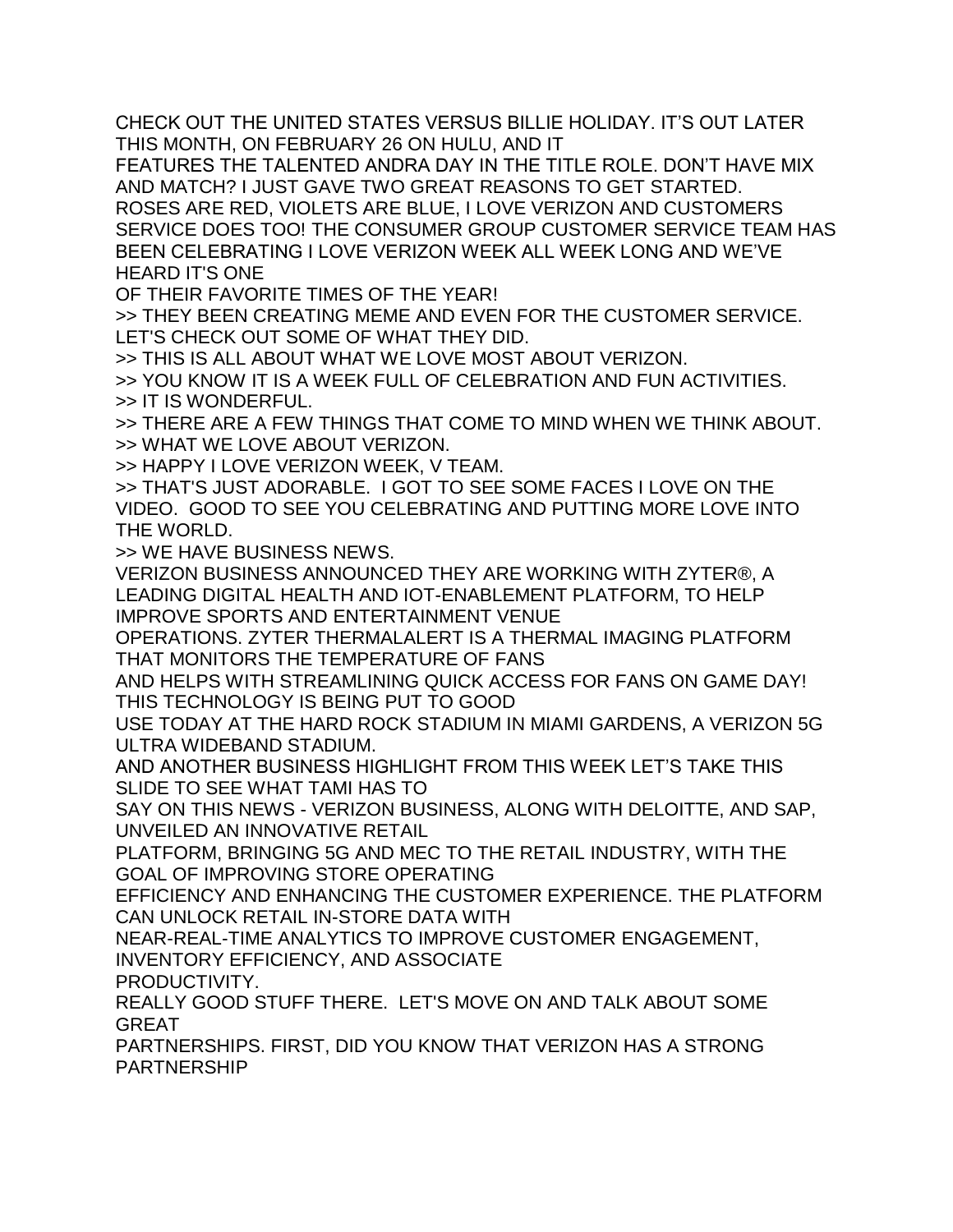WITH HBCU'S? HBCU STANDS FOR HISTORICALLY BLACK COLLEGES AND UNIVERSITIES - GONNA SHOUT OUT FAMU

SINCE I HAVE SOME GOOD FRIENDS WHO WENT THERE. RECENTLY OUR VERY OWN HUMAN RESOURCES LEADER, KARYN

STETZ, WHO SUPPORTS THE VERIZON BUSINESS GROUP, WHO HAD A GREAT CONVERSATION WITH FAMU'S DR.

SHAWNTA FRIDAY-STROUD, THE VP OF THE UNIVERSITY OF ADVANCEMENT, ABOUT WHY THIS PARTNERSHIP IS CRUCIAL IN

DEVELOPING THE NEXT GENERATION OF LEADERS. MAKE SURE TO CHECK OUT THE FULL CONVERSATION - WE WILL PUT ALL OF

THE DETAILS IN THE REPLAY STORY ON THE WEB.

YESTERDAY WAS THE INTERNATIONAL DAY OF WOMEN AND GIRLS IN **SCIENCE** 

AND MANY V TEAMERS CELEBRATED THE DAY AND TOOK PART IN VOLUNTEER ACTIVITIES

ALRIGHT, READY TO TEST YOUR VALENTINE'S DAY KNOWLEDGE? IT'S TAMMY ON THE RIGHT AND KRISTA WITH HER DAUGHTER. IT IS REALLY GREAT TO SEE THEM CELEBRATING WOMEN AND LEADERS IN SCIENCE. OKAY. IT IS THAT TIME AGAIN. GET READY FOR THE QUIZ!

IT'S IN SLIDO DOT COM

AND THE EVENT CODE IS VERIZON. I'LL GIVE YOU A FEW MORE SECONDS TO GET GOOD AND READY AND WE WILL BEGIN.

IF YOU ARE PLAYING TO WIN, THERE ARE PRIZES. IF YOU ARE JUST FOLLOWING ALONG AND GUESSING FOR THE FUN OF IT, WATCH "UP TO SPEED."

THERE'S DIFFERENT IN SECONDS. AND TENTH OF A SECOND IS GOING TO CELEBRATE THE WINNERS FROM THE NON-WINNERS. OKAY. ALL RIGHT? LET ME GET READY HERE. THE FIRST QUESTION IS ON THE SCREEN.

1 - WHAT IS THE LAST DAY TO TAKE THE PULSE SURVEY?

A. MONDAY FEBRUARY 15TH

B. WEDNESDAY FEBRUARY 17TH

C. TODAY - THE 12TH

D. NEXT FRIDAY FEBRUARY 19TH

WHAT I'M SEEING HERE IS THAT 91% OF YOU WERE PAYING ATTENTION AT BEGINNING OF THIS SHOW. SO DID YOU THINK IT WAS TODAY? LET'S SEE THE RIGHT ANSWER. IT IS! OKAY. WE'RE OFF TO A GOOD START. LOTS OF YOU ARE FEELING PRETTY LUCKY RIGHT NOW. WINNING SOME PRIZES FOR YOUR SWEETY. LET'S SEE THE LEADERBOARD. OH. NUMBER ONE IS STEVE SHARP. WE'LL SEE IF THEY CAN HOLD ON TO THE TOP FIVE SPOTS.

2 - ACCORDING TO HISTORY.COM, THE OLDEST RECORD OF A VALENTINE WAS A POEM WRITTEN BY WHOM FOR HIS WIFE? A. CHARLES DUKE OF ORLEANS IN 1415 B. WILLIAM SHAKESPEARE 1581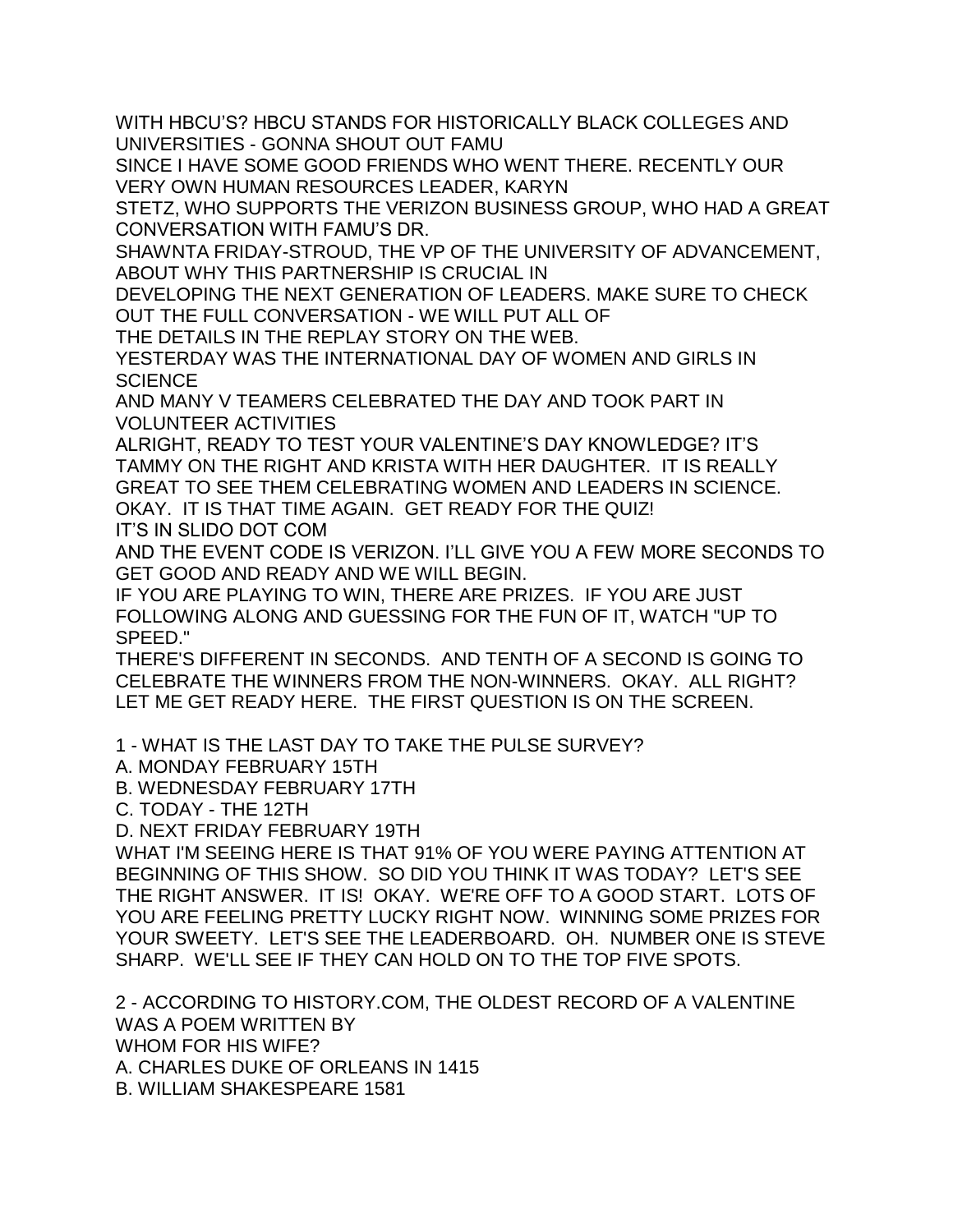C. NY STATE ASSEMBLYMAN TEDDY ROOSEVELT 1882

D. KING EDWARD VIII 1936

OH. WE'RE GUESSING CHARLES DUKE OF ORLEANS. LET'S SEE THE RIGHT ANSWER. Y'ALL ARE REALLY GOOD AT THIS. CHARLES DUKE OF ORR LANES IN 1415 WAS THE RIGHT ANSWER.

3 - IN THE 1850S, THE NEW ENGLAND VALENTINE COMPANY BECAME A VERY **SUCCESSFUL** 

WOMAN-OWNED SMALL BUSINESS SELLING WHICH PRODUCTS?

A. VALENTINE HARD CANDIES

B. VALENTINE CARDS

C. VALENTINE CORSETS AND UNDERWEAR

D. VALENTINE CHOCOLATES

OKAY. WHAT'S YOUR ANSWER? THIS ONE IS GOING TO CELEBRATE A LOT OF THE PACK. OKAY. WE THINK THAT VALENTINE'S CHOCOLATE WERE THE RIGHT ANSWERS. NOT BY MUCH. COMING RIGHT BEHIND YOU GUYS CARDS WITH 27%. LET'S SEE WHAT WAS RIGHT. VALENTINE CARDS. YES. IN THE 1850. A WOMAN-OWNED BUSINESS. 20% WHO SAID CORSETS AND UNDERWEAR, I LIKE YOUR STYLE. LET'S MOVE ON TO NUMBER FOUR HERE.

4 - ACCORDING TO A RECENT SURVEY, HOW MANY AMERICANS CONFESS PLANS TO SPEND

VALENTINE'S DAY IN THEIR PAJAMAS?

A. 9 MILLION

B. 19 MILLION

C. 29 MILLION

D. 49 MILLION

ANSWER IT? 29 MILLION. OKAY. SOMETHING TELLS ME THE PEOPLE WHO ANSWERED 29 MILLION ARE GOING TO BE SPENDING THEIR VALENTINE'S DAY IN IN PAJAMAS. THE ANSWER WAS 19 MILLION. THIS IS A REMINDER TO PAY ATTENTION TO "UP TO SPEED" WE HAVE MENTIONED THESE FACTS BEFORE. MY VERY OWN TEAM MEMBER WAS THE ONE WHO CAME UP WITH THE BRILLIANT IDEA OF DOING THE SURVEY. GOOD TO SEE THAT 24% OF YOU WERE PAYING ATTENTION. I CAN ASSURE YOU I WILL BE IN MY PJS. I HAVE SMALL CHILDREN. I'M ALWAYS TIRED. THIS IS QUESTION FOUR OUT OF SIX. NOW FIVE.

5 - ACCORDING TO A RECENT SURVEY, HOW MANY AMERICANS ARE PLANNING A VIRTUAL DATE FOR VALENTINE'S DAY?

A. 3 MILLION

B. 7 MILLION

C. 18 MILLION

D. 26 MILLION

AND YOU ANSWERED? 33, 33. A THIRD OF YOU THINK 7 MILLION AND A THIRD OF YOU THINK 18 MILLION. THE ACTUAL RIGHT ANSWER? 7 MILLION. 7 MILLION AMERICANS ARE PLANNING A VIRTUAL DATE FOR VALENTINE'S DAY.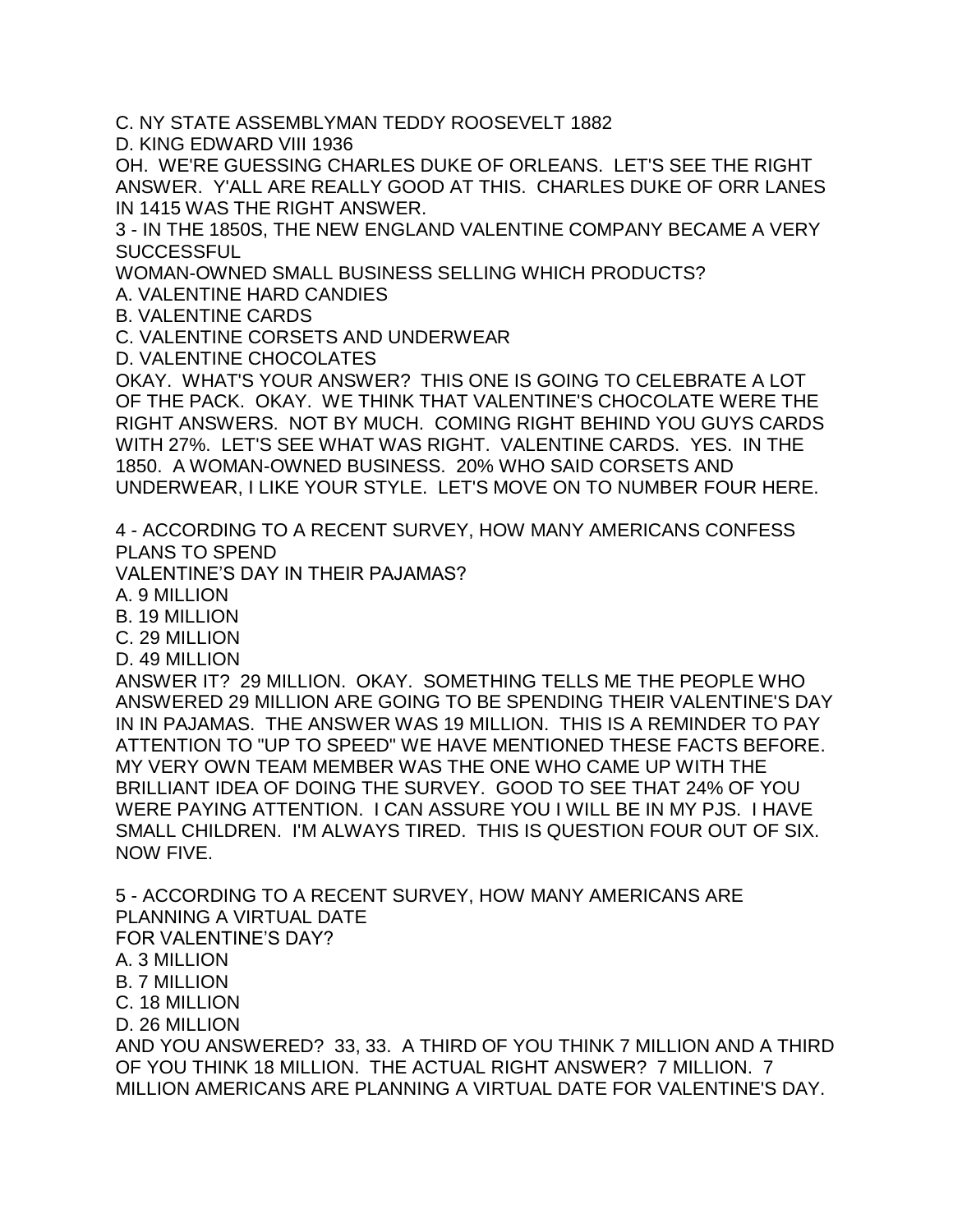THAT WARMS MY HEART. THAT'S THE CUTEST THING EVER. YOU ARE GOING TO MAKE THE EFFORT NO MATTER WHAT TO STAY CONNECTED AND BRING SOME LOVE INTO YOUR LIFE. NICELY ANSWERED THERE. IT IS TIME FOR THE LEADERBOARD. LET'S SEE WHO IS WINNING NOW? CHARLES RICHARDS COMES IN FROM THE END AND COMES TO THE FRONT OF THE PACK WITH 42 SECONDS THERE ON THE QUESTION. KYLE, ELEANOR, GREG, AND ASIYA. WOW. EVERYTHING HAS CHANGED. WE'RE GOING TO GIVE YOU ONE MORE OPPORTUNITY. ONE MORE OPPORTUNITY TO COME HOME WITH A PRIZE. OKAY. LET'S SEE THAT LAST QUESTION.

6 - ON TUESDAY'S EPISODE OF UP TO SPEED, WHICH "ROM-COM" DID GEORGE SUGGEST

ANDREW CHOOSE FOR HIS V-DAY MOVIE NIGHT?

A. WHEN HARRY MET SALLY

B. GROUNDHOG DAY

C. WANDAVISION

D. MOONSTRUCK

WHICH DID GEORGE CONSIDER A ROM-COM. WHAT DID YOU ANSWER? "WHEN HARRY MET SALLY."

IF I DIDN'T KNOW WHAT GEORGE'S ANSWER WAS, I WOULD HAVE CHOSEN THE SAME THING. THE ANSWER IS WANDAVISION. FOR THOSE OF YOU WHO HAVEN'T STEEN, MIX AND MATCH IT THERE. TAKE ADVANTAGE OF IT. GEORGE IS A TOTAL ROMAN IT TICK. HE KNOWS HIS STUFF. LET'S SEE THE LEADERBOARD.

THAT WAS AWESOME! CONGRATS AGAIN TO OUR WINNERS.

GREG SILVA. YOU ARE THE WINNER. WE GO DOWN TO TENTH OF A SECOND HERE. ALL THREE OF YOU ARE GETTING PRIZES. THANK YOU FOR SHARING YOUR LOVE WITH ME. WE'RE GOING TO BE REACHING OUT TO THE FIVE WINNERS TO SHARE SOME LOVE WITH THEM. ALL IS WELL THAT ENDS WELL. ALL IS FAIR IN LOVE AND FAR. LET'S MOVE ON.

BEFORE WE GO, WE'RE SHOUTING OUT WORK BESTIES… DO YOU HAVE A V TEAMER BFF? HY NOT SHOW

THEM SOME LOVE THIS VALENTINE'S DAY WEEKEND? SEND PICS AND A BRIEF EXPLANATION OF WHY YOUR BESTIE

ROCKS- AND HOW LONG YOU HAVE KNOWN EACH OTHER TO THE GOOD AT VERIZON DOT COM MAILBOX. WE ALSO MAKE A

CALL ON OUR SOCIAL PLATFORMS AS WELL. AFTER ALL, EVERYTHING'S BETTER WITH A FRIEND.

I WANT TO SHOUT OUT TO MY BUDDIES TOO. JUSTIN, MARISSA, AND MY ENTIRE TEAM PAST AND PRESENT, THANK YOU FOR BEING THERE FOR ME. YOU'VE MADE MY LIFE SO MUCH BETTER AS A V TEAMER.

AND HAPPY LUNAR NEW YEAR! 2021 IS THE YEAR OF THE OX WHICH REPRESENTS STABILITY AND RESILIENCE -

SOMETHING THAT EVERYONE MAY BE IN NEED OF AFTER LAST YEAR. PACE IS HOSTING A LUNAR NEW YEAR CELEBRATION AT 1:30 PM

ET TODAY WITH SPECIAL GUEST AND EXECUTIVE SPONSOR MATT ELLIS. YOU WILL ALSO BE ABLE TO HEAR FROM GURU